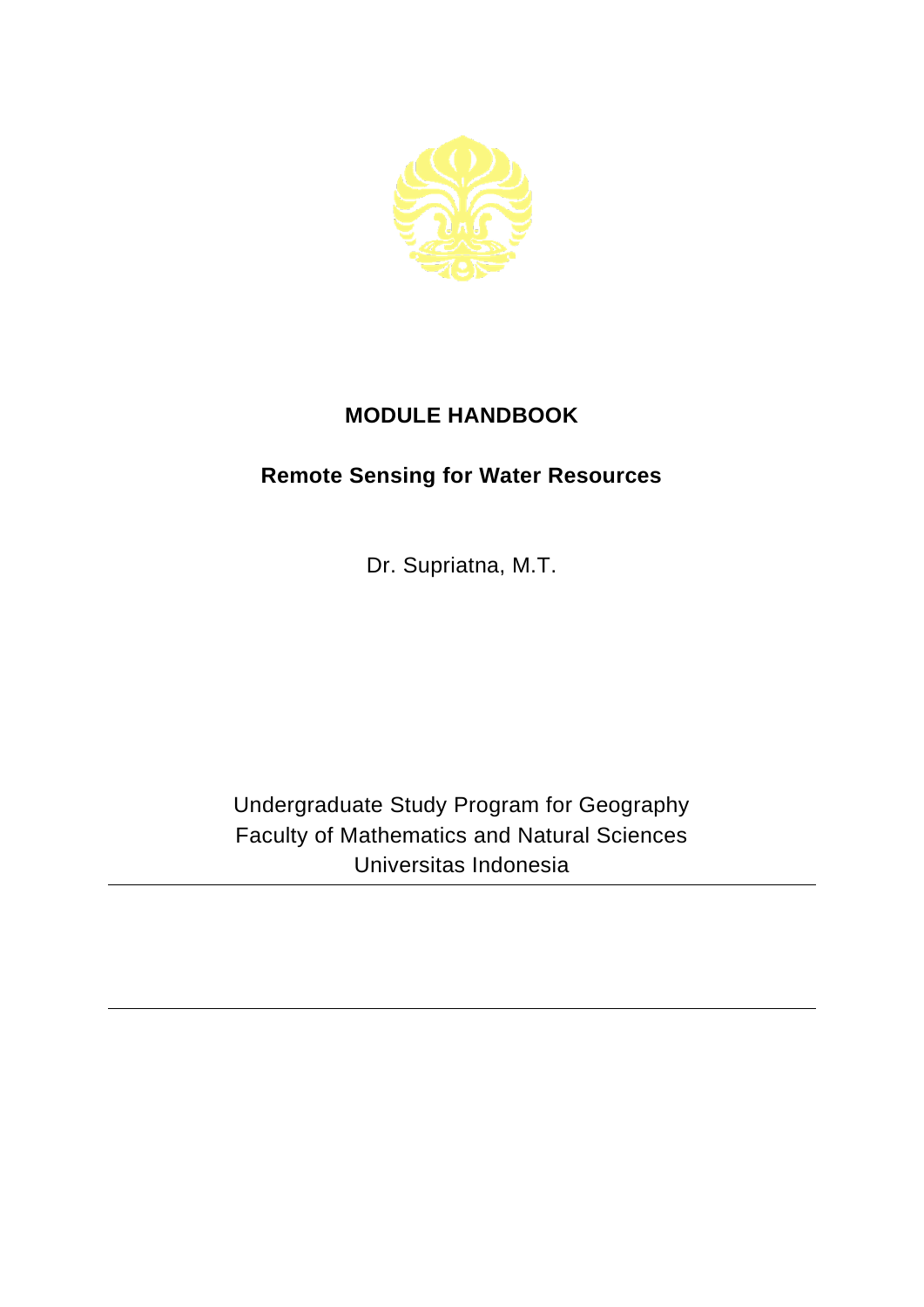| Module designation                                                 | Remote Sensing for Water Resources                                                                                                                                                                                                                                                                                                                                                                                                                                                                                                                                                                                                                                                                                                                 |
|--------------------------------------------------------------------|----------------------------------------------------------------------------------------------------------------------------------------------------------------------------------------------------------------------------------------------------------------------------------------------------------------------------------------------------------------------------------------------------------------------------------------------------------------------------------------------------------------------------------------------------------------------------------------------------------------------------------------------------------------------------------------------------------------------------------------------------|
| Semester(s) in which the module is<br>taught                       | Fifth (5th) Semester                                                                                                                                                                                                                                                                                                                                                                                                                                                                                                                                                                                                                                                                                                                               |
| Person responsible for the module                                  | Dr. Supriatna, M.T.                                                                                                                                                                                                                                                                                                                                                                                                                                                                                                                                                                                                                                                                                                                                |
| Lecturer                                                           | Dr. Supriatna, M.T.<br>1.<br>Tjiong Giok Pin, S.Si, M.Si.<br>2.                                                                                                                                                                                                                                                                                                                                                                                                                                                                                                                                                                                                                                                                                    |
| Language                                                           | Bahasa Indonesia                                                                                                                                                                                                                                                                                                                                                                                                                                                                                                                                                                                                                                                                                                                                   |
| Relation to curriculum                                             | Elective                                                                                                                                                                                                                                                                                                                                                                                                                                                                                                                                                                                                                                                                                                                                           |
| Teaching methods                                                   | Student-centered Learning and combination with Cooperative Learning                                                                                                                                                                                                                                                                                                                                                                                                                                                                                                                                                                                                                                                                                |
| Workload (incl. contact hours, self-<br>study hours)               | Lectures: 100 minutes per week per semester<br>1.<br>Assignment: 120 minutes per week per semester<br>2.<br>Independent study: 120 minutes per week per semester<br>3.<br>Minutes x weeks x semester: 340 x 14 x 1 = 4760 minutes per<br>4.<br>semester<br>Midterm Examination: 100 minutes per semester<br>5.<br>6.<br>Final Examination: 100 minutes per semester<br>Total workload per semester: 4950 minutes / 82 hours 40 minutes<br>7.                                                                                                                                                                                                                                                                                                       |
| Credit points                                                      | $2$ (Two)                                                                                                                                                                                                                                                                                                                                                                                                                                                                                                                                                                                                                                                                                                                                          |
| Required and recommended pre-<br>requisites for joining the module | <b>Remote Sensing</b><br>1.<br>Geographic Information System<br>2.                                                                                                                                                                                                                                                                                                                                                                                                                                                                                                                                                                                                                                                                                 |
| Module objectives/intended learn-<br>ing outcomes                  | Able to provide review, analysis and modeling relating to surveys,<br>mapping and remote sensing (PJ) for land and sea waters, coastal<br>interpretation of the ocean, estuary, depth variations, and water quality.<br>PJ modeling on the waters                                                                                                                                                                                                                                                                                                                                                                                                                                                                                                  |
| Content                                                            | Introduction to remote sensing for water resources.<br>1.<br>The concept of survey, mapping and remote sensing for<br>2.<br>groundwater.<br>The concept of survey, mapping and remote sensing for marine<br>3.<br>waters.<br>Concepts and precise interpretations and remote sensing analysis<br>4.<br>on the coast of the ocean.<br>Concept and precise interpretation and remote sensing analysis on<br>5.<br>estuary<br>Concepts and precise interpretations and remote sensing analysis<br>6.<br>in variations in the depth of the sea (baticetry)<br>Concepts and practices of interpretation and remote sensing<br>7.<br>analysis on water quality<br>The concept and practice of modeling remote sensing for water<br>8.<br>resources<br>9. |
| <b>Examination forms</b>                                           |                                                                                                                                                                                                                                                                                                                                                                                                                                                                                                                                                                                                                                                                                                                                                    |
| Study and examination require-<br>ments                            | Group and Presentation Score (40%)<br>1.<br>Individual Score (30%)<br>2.<br>Mid Examination (15%)<br>3.<br>Final Examination (15%)<br>4.                                                                                                                                                                                                                                                                                                                                                                                                                                                                                                                                                                                                           |